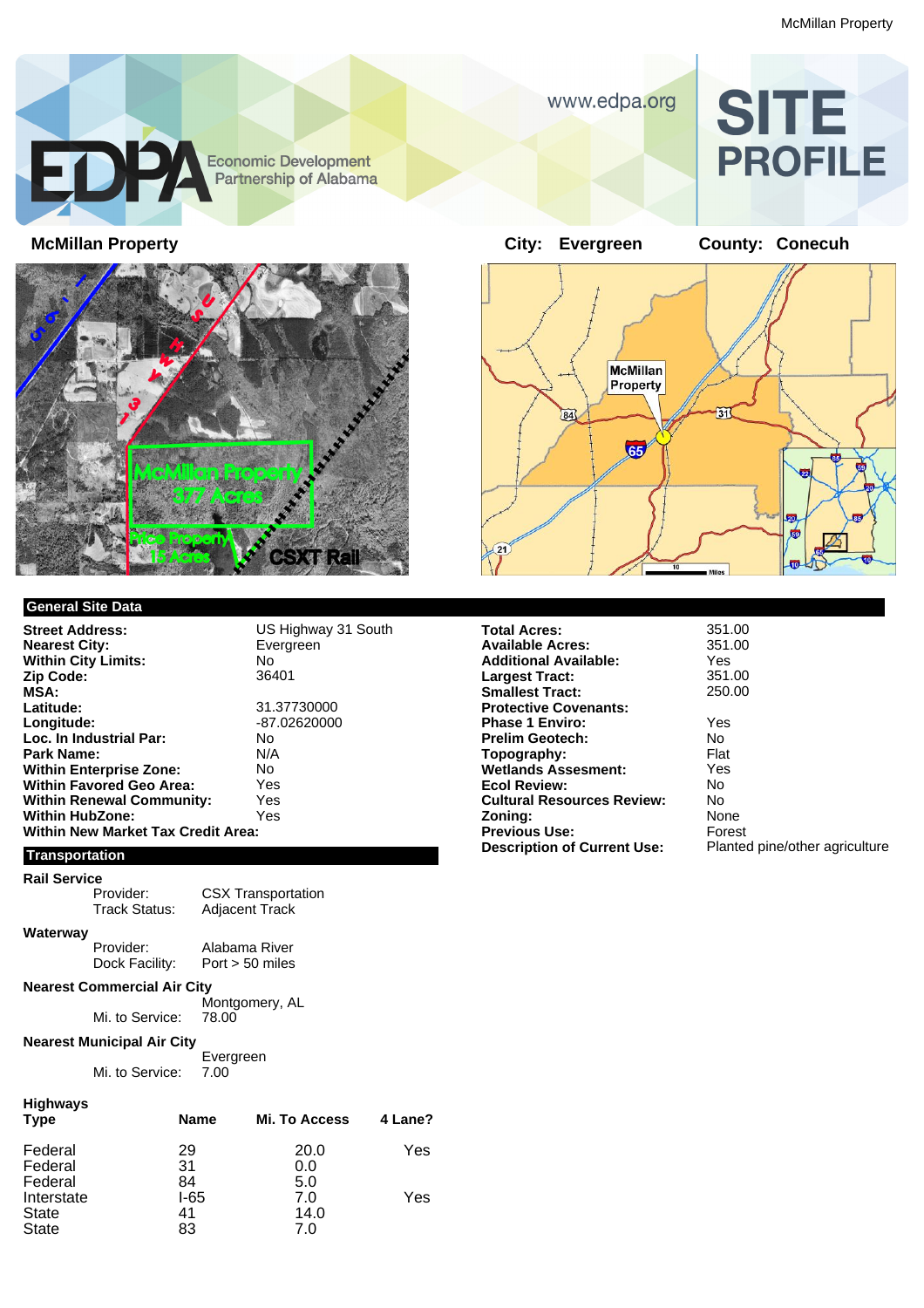McMillan Property



## **Area Amenities:**

**Site Comments:**

CSX mainline rail passes through the property.

Close access to U.S. Highway 31 and U.S Highway 84, as well as Interstate 65 at Exit 93. Municipal airport with updated facilities less than 10 miles away. Located in a HUB Zone.

#### **Current Park Tenants:**

Nearby industries include Guyoungtech and Weyerhaeuser.